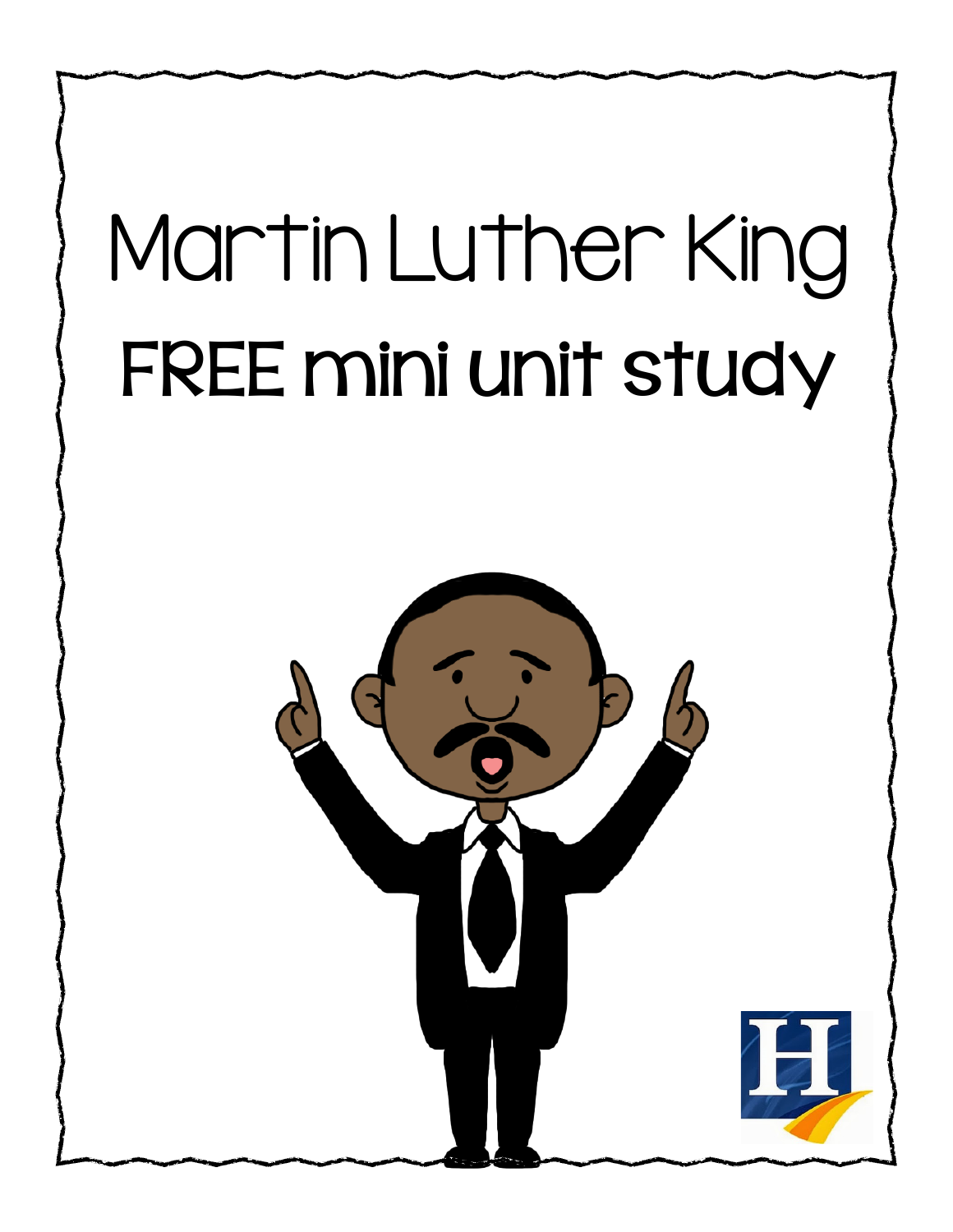Born January 15th in Atlanta, GA, Martin Luther King, Jr. became one of the most important people in the Civil Rights movement. At age 19, Martin Luther King, Jr. graduated from Morehouse College and then, a few years later, he graduated from Crozer Theological Seminary. It wasn't long after that that he met and married his wife, Coretta Scott King.

During King's lifetime, he saw the beginnings of desegregation, though it was nowhere near what he would've liked to have taken place. His "I Have a Dream" speech outlines some of what he would like to see for his kids and grandkids (and really, the entire nation). King spent the rest of his life focusing on advancing freedoms and equality for African-Americans and even received the Nobel Peace Prize in 1964. Sadly, King was assassinated just four years later.

Directions: After reading the passage above, answer the questions below.

|--|--|--|--|--|

2. From where did Martin Luther King, Jr. graduate?

 $and$ 

3. What was King's wife's name? \_\_\_\_\_\_\_\_\_\_\_\_\_\_\_\_\_\_\_\_\_\_\_\_\_\_\_\_\_\_\_\_\_\_\_\_\_\_\_\_\_\_\_\_\_\_\_\_\_\_\_\_\_\_\_\_\_\_\_\_\_\_\_\_

\_\_\_\_\_\_\_\_\_\_\_\_\_\_\_\_\_\_\_\_\_\_\_\_\_\_\_\_\_\_\_\_\_\_\_\_\_\_\_\_\_\_\_\_\_\_\_\_\_\_\_\_\_\_\_\_\_\_\_\_\_\_\_\_\_\_\_\_\_\_\_\_\_\_\_\_\_\_\_\_\_\_\_\_\_\_\_\_\_\_\_\_\_\_\_\_\_\_\_\_\_\_\_\_\_\_\_\_\_\_\_\_\_\_\_\_\_\_\_

\_\_\_\_\_\_\_\_\_\_\_\_\_\_\_\_\_\_\_\_\_\_\_\_\_\_\_\_\_\_\_\_\_\_\_\_\_\_\_\_\_\_\_\_\_\_\_\_\_\_\_\_\_\_\_\_\_\_\_\_\_\_\_\_\_\_\_\_\_\_\_\_\_\_\_\_\_\_\_\_\_\_\_\_\_\_\_\_\_\_\_\_\_\_\_\_\_\_\_\_\_\_\_\_\_\_\_\_\_\_\_\_\_\_\_\_\_\_\_

- 4. What was the name of King's most famous speech?
- 5. When and how did Martin Luther King, Jr. die?